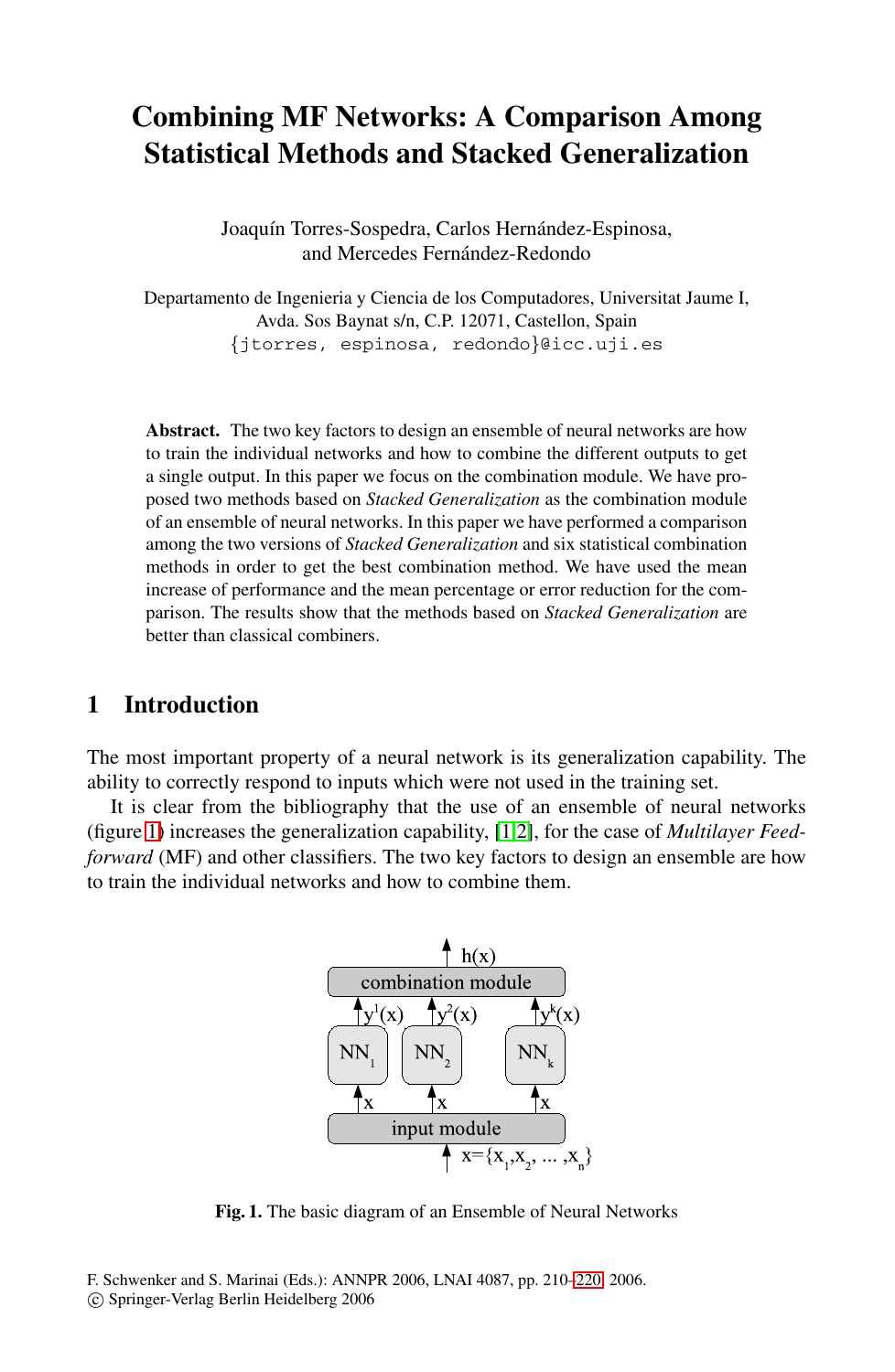Among the methods of training the individual networks there are an important number of alternatives. Our research group has performed a comparison among methods of building ensembles which shows that the *Simple ensemble* method provides a reasonable perfor[ma](#page-1-0)nce with a lower computational cost [3,4].

Moreover, our research group has performed another comparison among combination methods of ensembles which sho[ws th](#page-5-0)at the *Output Average* is the simpler method but it is one of the best combination methods [5,5].

<span id="page-1-0"></span>In this paper, we present some results of two versions of *Stacked Generalization* and we compare them with six *classic* combination methods. We have built ensembles of 3, 9, 20 and 40 networks with *Simple Ensemble* on six databases from the *UCI repository* to test the performance of the combination methods.

The methods are described in 2. The results we have obtained on these six databases are in subsection 3.2. We have also calculated general measurements of the combination methods to compare them, these results appear in subsetion 3.3.

## **2 Theory**

In this section, firstly we briefly review the methods of combination that we have used in our experiments in subsections 2.1-2.6. Finally we describe two new methods based on *Stacked Generalization* in subsections 2.7 and 2.8.

## **2.1 Output Average**

This approach simply averages the individual classifier outputs across the different classifiers.

$$
\overline{y}_{class}(x) = \frac{1}{k} \cdot \sum_{net=1}^{k} y_{class}^{net}(x)
$$
\n(1)

The output yielding the maximum of the averaged values is chosen as the correct class.

$$
h_{average}(x) = \arg\max_{class=1,\dots,q} \overline{y}_{class}(x)
$$
 (2)

Where  $q$  is the number of classes,  $k$  is the number of networks in the ensemble.

#### **2.2 Majority Vote**

Each classifier provides a vote to a class, given by the highest output. The correct class is the one most often voted by the classifiers.

$$
vote_{class}^{net}(x) = \frac{1}{0} \frac{\text{if } h^{net}(x) = d(x)}{\text{otherwise}}
$$
 (3)

$$
h_{voting}(x) = \arg\max_{class=1,\dots,q} \left( \sum_{net=1,\dots,k} vote_{class}^{net}(x) \right)
$$
 (4)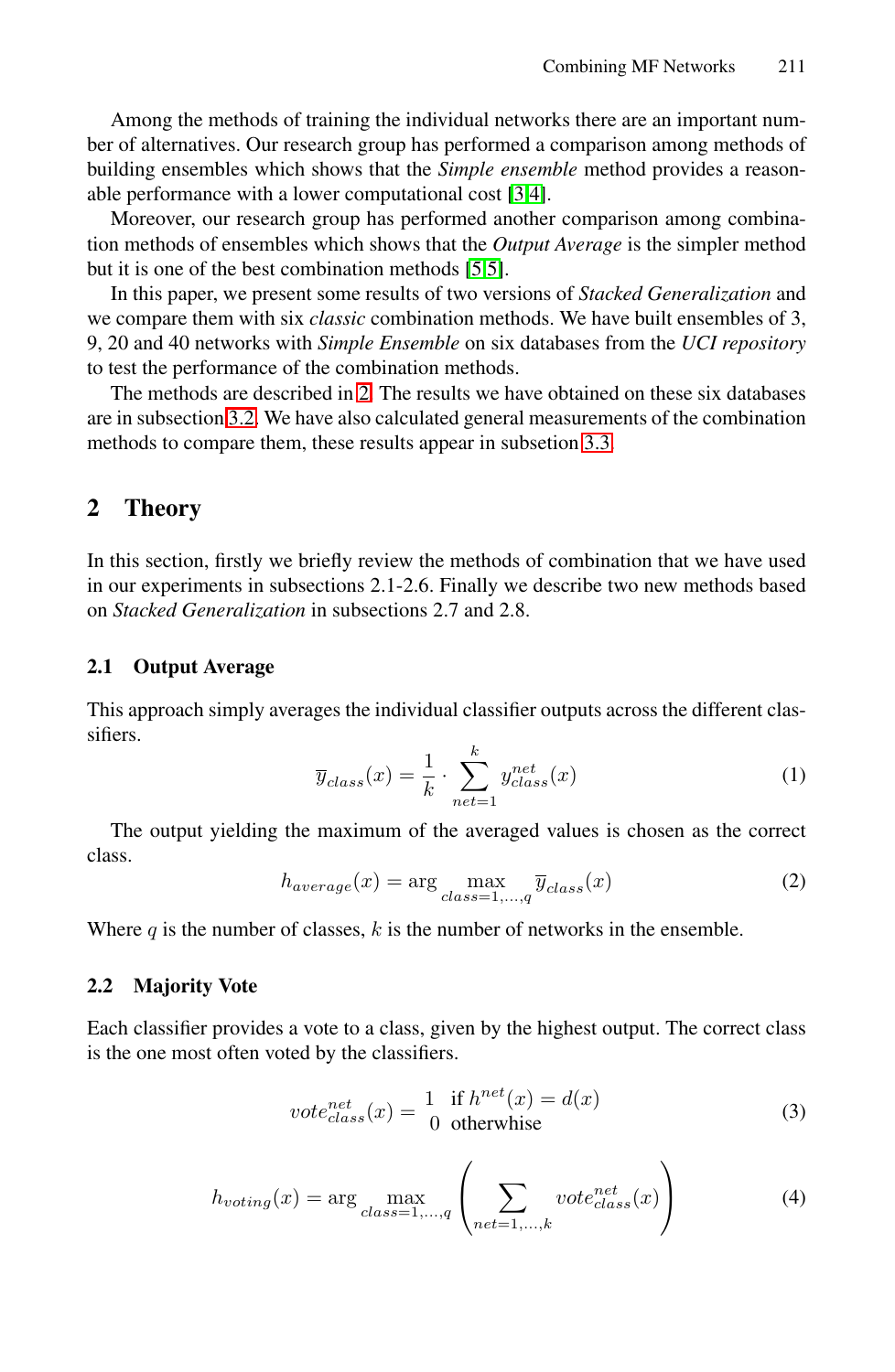#### **2.3 Winner Takes All**

In this method, the class with overall maximum output across all classifier and outputs is selected as the correct class.

$$
\overline{y}_{class}(x) = \max_{net=1,\dots,k} y_{class}^{net}(x)
$$
\n(5)

$$
h_{wta}(x) = \arg\max_{class=1,\dots,q} \overline{y}_{class}(x)
$$
 (6)

#### **2.4 Borda Count**

For any class *c*, the Borda count is the sum of the number of classes ranked below *c* by each classifier. The Borda count for class *class* is:

$$
Borda_{class}(x) = \sum_{net=1}^{k} Borda_{class}^{net}(x)
$$
 (7)

Where  $Borda_{class}^{net}(x)$  is the number of classes ranked below the class *class* by the *net*-<br>th classifier. The final hipoth[esy](#page-10-2)s is given by the class yielding the highest Borda count.

$$
h_{borda}(x) = \arg\max_{class=1,\dots,q} B_{class}(x)
$$
\n(8)

#### **2.5 Bayesian Combination**

This combination method is based on the belief value, the class with maximum belief value is selected as the correct class. According to [6] this value is the conditional probability that the pattern *x* belongs to class *i*, it can be approximated by:

$$
Belief_{class}(x) = \frac{\prod_{net=1}^{k} p(x \in class | h(y^{net}) = j)}{\sum_{i=1}^{q} \prod_{net=1}^{k} p(x \in i | h(y^{net}) = j)}
$$
(9)

$$
h_{bayesian}(x) = \arg\max_{class=1,\dots,q} Belief_{class}(x)
$$
 (10)

Wher[e t](#page-10-3)he conditional probability that sample x actually belongs to class *i*, given that classifier  $k$  assign it to class  $j$  can be estimated from the values of the confusion matrix [7].

$$
p(x \in i|class(y^{net}) = j) = \frac{c_{i,j}^{net}}{\sum_{m=1}^{q} c_{m,j}^{net}}
$$
(11)

#### **2.6 Dinamically Averaged Networks**

It is proposed in reference [8]. It is a weighted output average which introduces weights to the outputs of the different networks prior to averaging. The weights values are derived from the network output of the pattern we are classifying.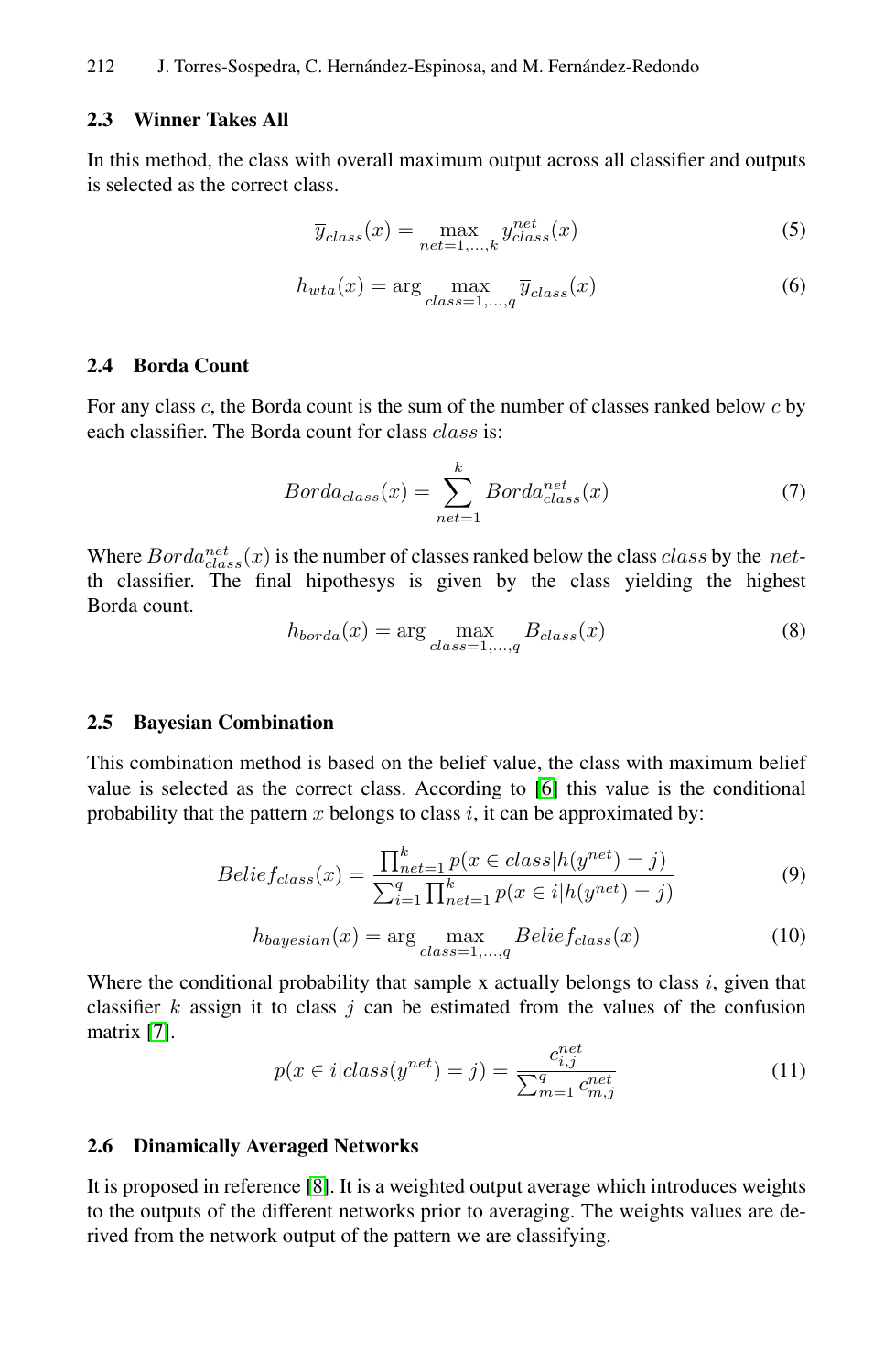Combining MF Networks 213

$$
\overline{y}_{class}(x) = \sum_{net=1}^{k} w_{class}^{net} \cdot y_{class}^{net}(x)
$$
\n(12)

Where the weights are calculated by:

$$
w_{class}^{net}(x) = \frac{C_{class}^{net}(x)}{\sum_{i=1}^{k} C_{class}^{k}(x)}
$$
(13)

$$
C_{class}^{net}(x) = \begin{cases} y_{class}^{net}(x) & \text{if } y_{class}^{net}(x) \ge 0.5\\ 1 - y_{class}^{net}(x) & \text{otherwise} \end{cases}
$$
(14)

$$
h_{dan}(x) = \arg\max_{class=1,\dots,q} \overline{y}_{class}(x)
$$
\n(15)

#### **2.7 Stacked Generalization**

*Stacked Generalization* was introduced by Wolpert [9]. The combination method we propose in this paper is based on the idea of *Stacked Generalization* and it consist on training a neural network to combine the output vectors provided by the networks of the ensemble. The neural network used for combination is called *Combination network*, the [n](#page-4-0)etworks of the ensemble are also known as *expert networks*. In Figure 2 we can see a diagram of the *Stacked Generalization*.

## **2.8 Stacked Generalization Plus**

The use of the original pattern input vector is the difference between *Stacked Generalization* and *Stacked Generalization Plus*. The outputs of the expert networks on patterns from training set and the original pattern input vector are used to train the combination network. In Figure 3 we can see a diagram of the *Stacked Generalization Plus*.



**Fig. 2.** Stacked Generalization diagram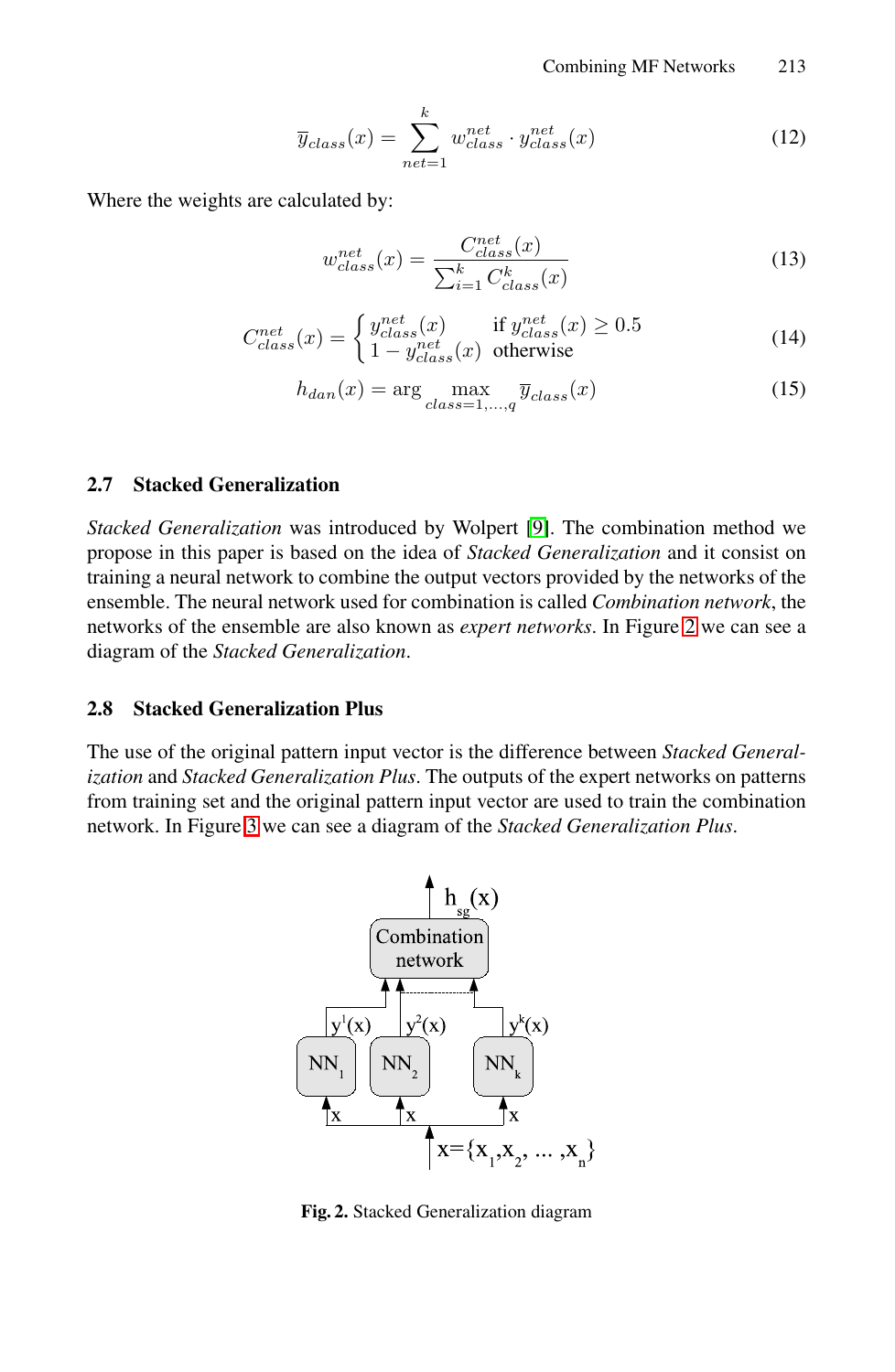<span id="page-4-0"></span>

**Fig. 3.** Stacked Generalization Plus diagram

## **[3](#page-10-5) Experimental Testing**

In this section we describe the experimental setup and the datasets we have used in our experiments. Finally, we show and compare the results we have obtained with the combination methods on the different datasets.

#### **3.1 Datasets**

We have used six different classification problems from the *UCI repository of machine learning databases* [10] to test the performance of methods. The databases we have used are:

#### **Arrhythmia Database** (aritm)

The aim is to distinguish between the presence and absence of cardiac arrhythmia and to classify it in one of the 16 groups. This dataset contains 443 instances, 277 attributes and 3 classes.

#### **Glass Identification Database** (glas)

The aim of the dataset is to determinate if the glass analysed was a type of 'float' glass or not for Forensic Science. This dataset contains 2311 instances, 34 attributes and 2 classes.

#### **Ionosphere Database** (ionos)

Classification of radar returns from the ionosphere. This dataset contains 351 instances, 34 attributes and 2 classes.

## **The Monk's Problems 1** (mok1)

Artificial problem with binary inputs. This datasets contain 432 instances, 6 attributes and 2 classes.

#### **The Monk's Problems 2** (mok2)

Artificial problem with binary inputs. This datasets contain 432 instances, 6 attributes and 2 classes.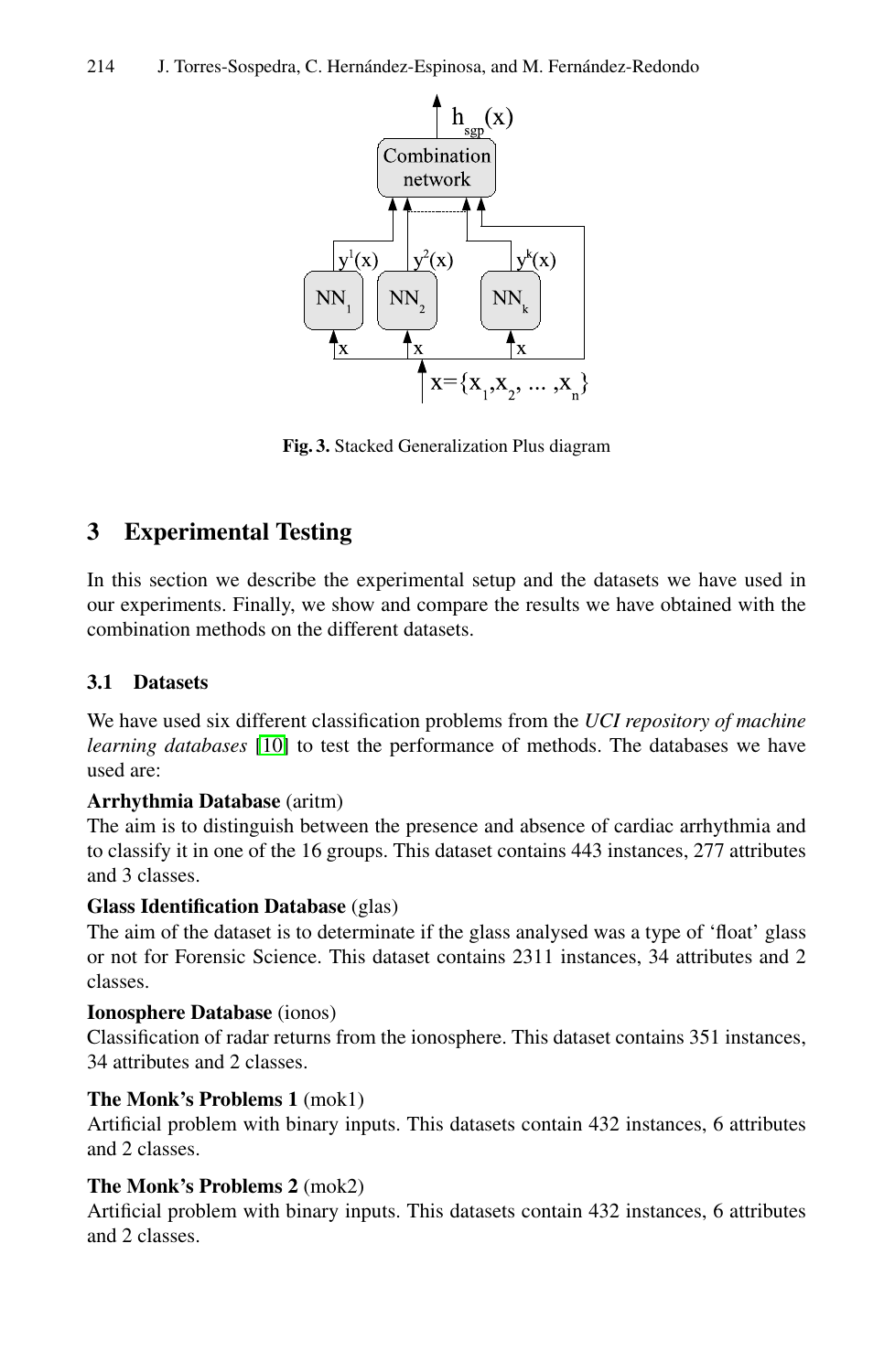#### **Vowel Database** (vowel)

There is no description about it in the repository. This dataset contains 990 instances, 11 attributes and 11 classes.

<span id="page-5-0"></span>Table 1 shows the training parame[ter](#page-8-0)s [\(S](#page-7-0)tep, Momentum, Number of Hidde Units and Number of iterations) we ha[ve](#page-7-1) [us](#page-7-2)ed to train the combination networks for *Stacked Generalization*. Table 2 shows the training parameters for *Stacked Generalization Plus*. Finally, Table 3 shows the training parameters and the performance of expert networks.

All these values has been determinated by trial and error.

#### **3.2 Results**

In this subsection we present the experimental results. Table 4 shows the results we have obtained with ensembles of 3 networks. Tables 5, 6, 7 show the results we have obtained for ensembles of 9, 20 and 40 networks respectively.

#### **3.3 Interpretations of Results**

Comparing tables 4-7 we can see that both methods based on *Stacked Generalization* are more accurate than the classical methods.

| <b>Database</b> | <b>Networks</b> | <b>Hidden</b> | <b>Step</b> | <b>Momentum</b> | <b>Iterations</b> |
|-----------------|-----------------|---------------|-------------|-----------------|-------------------|
|                 | 3               | 0.01          | 0.05        | 3               | 10000             |
| aritm           | 9               | 0.01          | 0.05        | 20              | 500               |
|                 | 20              | 0.01          | 0.05        | $\mathbf{1}$    | 100               |
|                 | 40              | 0.01          | 0.05        | 5               | 100               |
|                 | 3               | 0.01          | 0.05        | 3               | 10000             |
|                 | 9               | 0.01          | 0.05        | 3               | 10000             |
| glas            | 20              | 0.01          | 0.05        | $\overline{5}$  | 10000             |
|                 | 40              | 0.01          | 0.05        | $\overline{5}$  | 10000             |
|                 | 3               | 0.01          | 0.05        | $\overline{7}$  | 10000             |
| ionos           | 9               | 0.01          | 0.05        | $\mathbf{1}$    | 10000             |
|                 | 20              | 0.01          | 0.05        | $\overline{5}$  | 10000             |
|                 | 40              | 0.01          | 0.05        | 5               | 10000             |
|                 | 3               | 0.01          | 0.05        | $\mathbf{1}$    | 10000             |
| mok1            | 9               | 0.01          | 0.05        | $\mathbf{1}$    | 10000             |
|                 | 20              | 0.01          | 0.05        | $\mathbf{1}$    | 10000             |
|                 | 40              | 0.01          | 0.05        | $\mathbf{1}$    | 10000             |
|                 | 3               | 0.01          | 0.05        | 15              | 100               |
| mok2            | 9               | 0.01          | 0.05        | $\bf 5$         | 100               |
|                 | 20              | 0.01          | 0.05        | 5               | 250               |
|                 | 40              | 0.01          | 0.05        | 25              | 250               |
|                 | 3               | 0.01          | 0.05        | 19              | 10000             |
| vowel           | 9               | 0.01          | 0.05        | 6               | 7500              |
|                 | <b>20</b>       | 0.01          | 0.05        | 20              | 500               |
|                 | 40              | 0.01          | 0.05        | 10              | 5000              |

**Table 1.** MF training parameters for Gating Network (Stacked)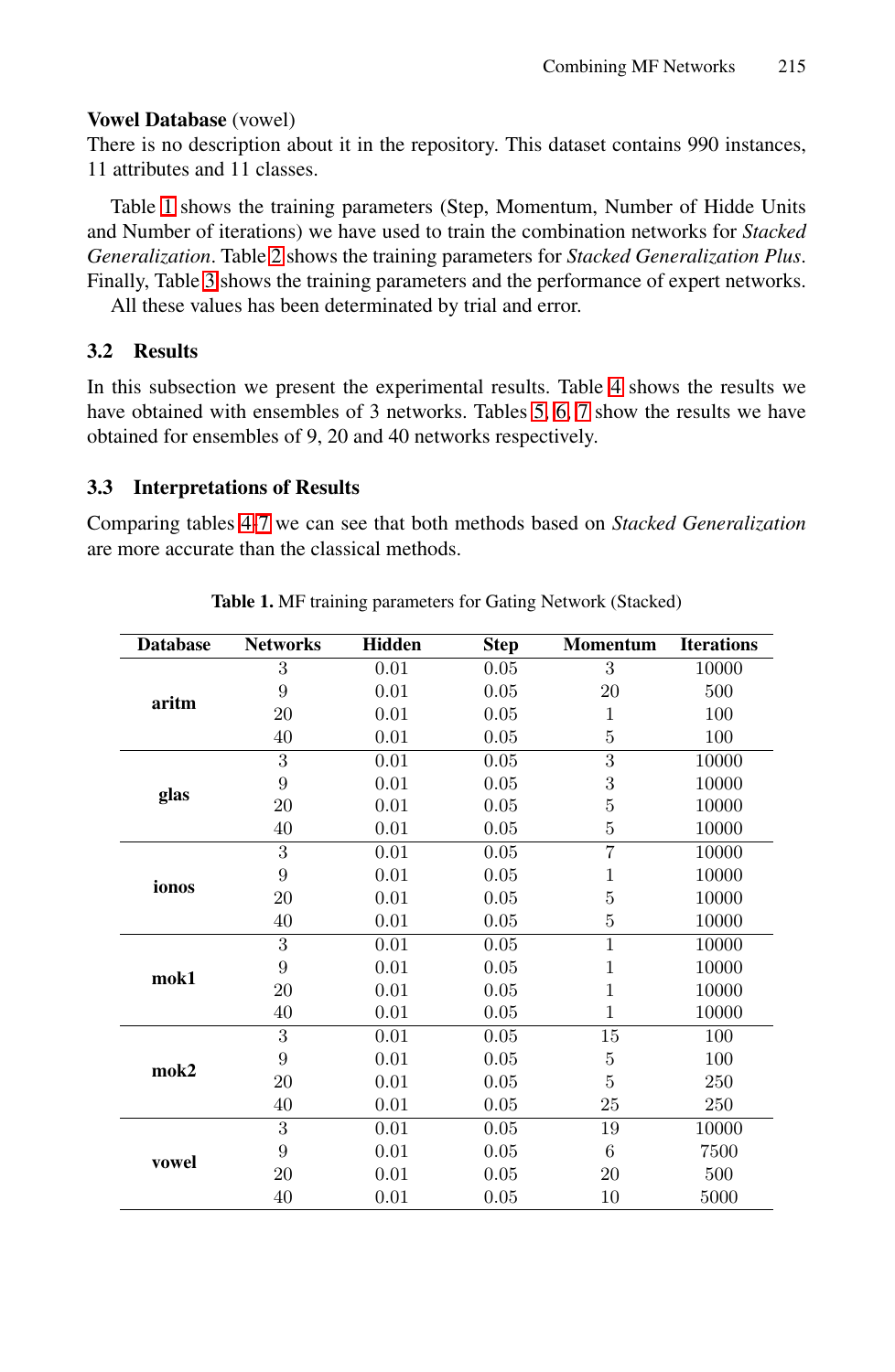#### 216 J. Torres-Sosp[ed](#page-8-1)[ra,](#page-8-2) C. Hernández-Espinosa, and M. Fernández-Redondo

We have calculated the increase of performance of *Stacked Generalization* and *Stacked Generalization Plus* with respect to *Output Average* to see more clearly if *Stacked* combination methods performs better. A positive value of the increase of performance means that the performance is better. A negative value means that the performance of the method on the dataset is worse. The results appear in tables 8 and 9.

Comparing the results showed in tables 8-9 we can see that the improvement in performance using our method depends on the database and the number of networks used

| <b>Database</b> | <b>Networks</b> | <b>Hidden</b> | <b>Step</b> | <b>Momentum</b> | <b>Iterations</b> |
|-----------------|-----------------|---------------|-------------|-----------------|-------------------|
|                 | 3               | 0.01          | 0.05        | 4               | 2500              |
| aritm           | 9               | 0.01          | 0.05        | 6               | 1500              |
|                 | 20              | 0.01          | 0.05        | 17              | 1500              |
|                 | 40              | 0.01          | 0.05        | 5               | 1500              |
|                 | 3               | 0.01          | 0.05        | 5               | 10000             |
|                 | 9               | 0.01          | 0.05        | 4               | 10000             |
| glas            | 20              | 0.01          | 0.05        | 15              | 10000             |
|                 | 40              | 0.01          | 0.05        | 15              | 10000             |
|                 | 3               | 0.01          | 0.05        | $\mathbf{1}$    | 10000             |
|                 | 9               | 0.01          | 0.05        | $\mathbf{1}$    | 10000             |
| ionos           | 20              | 0.01          | 0.05        | $\overline{4}$  | 10000             |
|                 | 40              | 0.01          | 0.05        | 5               | 10000             |
|                 | 3               | 0.01          | 0.05        | 5               | 10000             |
| mok1            | 9               | 0.01          | 0.05        | $\bf 5$         | 10000             |
|                 | 20              | 0.01          | 0.05        | $\overline{5}$  | 10000             |
|                 | 40              | 0.01          | 0.05        | 5               | 10000             |
|                 | 3               | 0.01          | 0.05        | 4               | 2500              |
| mok2            | 9               | 0.01          | 0.05        | 5               | 250               |
|                 | 20              | 0.01          | 0.05        | 5               | 250               |
|                 | 40              | 0.01          | 0.05        | $\mathbf{1}$    | 250               |
|                 | 3               | 0.01          | 0.05        | 30              | 2500              |
| vowel           | 9               | 0.01          | 0.05        | 13              | 5000              |
|                 | 20              | 0.01          | 0.05        | 10              | 2500              |
|                 | 40              | 0.01          | 0.05        | $\overline{7}$  | 5000              |

**Table 2.** MF training parameters for Gating Network (Stacked Plus)

**Table 3.** MF training parameters for Expert Networks

| <b>Database</b> | Hidden | <b>Iterations</b> | <b>Step</b> |      | <b>Momentum Performance</b> |
|-----------------|--------|-------------------|-------------|------|-----------------------------|
| aritm           | 9      | 2500              | 0.1         | 0.05 | $75.6 \pm 0.7$              |
| glas            | 3      | 4000              | 0.1         | 0.05 | $78.5 + 0.9$                |
| ionos           | 8      | 5000              | 0.1         | 0.05 | $87.9 + 0.7$                |
| mok1            | 6      | 3000              | 0.1         | 0.05 | $74.3 + 1.1$                |
| $m$ ok $2$      | 20     | 7000              | 0.1         | 0.05 | $65.9 + 0.5$                |
| vowel           | 15     | 4000              | 0.2         | 0.2  | $83.4 + 0.6$                |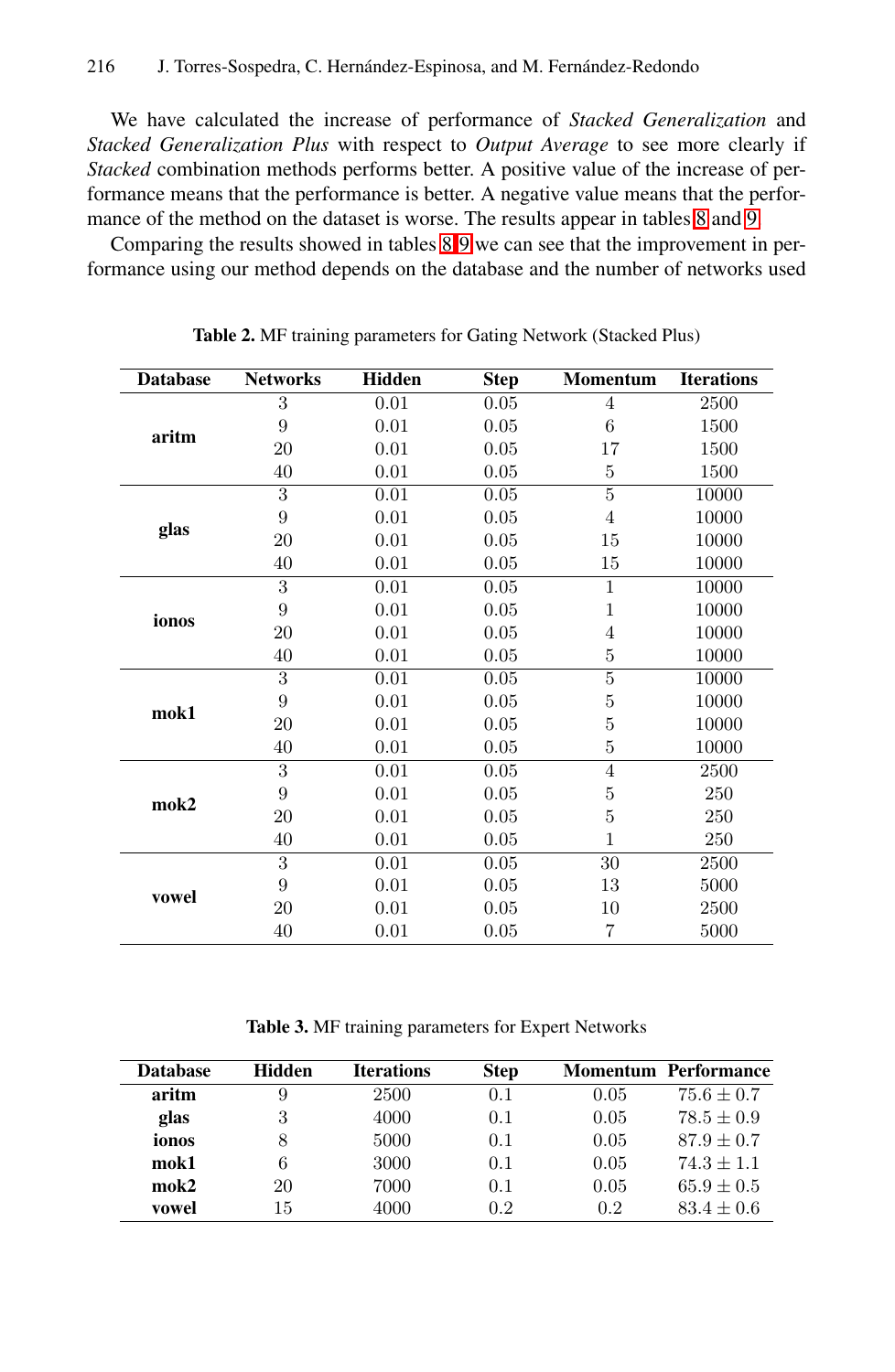in the ensemble. We can see that, in general the methods based on *Stacked Generalization* are better than *Output Average*.

<span id="page-7-0"></span>We have also calculated the percentage of error reduction (PER) of the ensembles with respect to a single network to get a general value for the comparison among all the methods we have studied. We have used equation 16 to calculate its value.

$$
PER = 100 \cdot \frac{Error_{singletonetwork} - Error_{ensemble}}{Error_{singletonetwork}}
$$
(16)

**Table 4.** Results for the ensemble of three networks

<span id="page-7-1"></span>

|                 | aritm                                                       | glas                          | ionos                       | mok1                                         | $m$ ok $2$                                   | Vowel          |
|-----------------|-------------------------------------------------------------|-------------------------------|-----------------------------|----------------------------------------------|----------------------------------------------|----------------|
| Average         | $73.5 \pm 1.1$                                              | $94 \pm 0.8$                  | $91.1 \pm 1.1$              | $98.3 \pm 0.9$                               | $88 + 2.5$                                   | $88 \pm 0.9$   |
| <b>Vote</b>     | $73.1 + 1$                                                  | $93.6 \pm 0.9$                | $91.3 \pm 1$ $98.3 \pm 0.9$ |                                              | $88 + 2.2$                                   | $86.9 \pm 0.9$ |
| <b>WTA</b>      | $73.6 + 1$                                                  | $94 + 0.6$                    | $91.1 + 1.1$                | $98.1 + 1$                                   | $88 \pm 2.4$                                 | $86.7 \pm 0.8$ |
| <b>Borda</b>    | $73.1 + 1$                                                  | $94.4 + 0.9$                  | $91.3 \pm 1$ $98.3 \pm 0.9$ |                                              | $88 + 2.2$                                   | $85.9 + 1$     |
| <b>Bavesian</b> | $73.6 \pm 0.9$                                              | $94.2 \pm 1$                  |                             | $91.4 \pm 1.1$ $98.4 \pm 0.9$ $88.8 \pm 2.4$ |                                              | $86.4 + 1$     |
| <b>DAN</b>      |                                                             | $73.2 \pm 1.1$ $92.8 \pm 1.6$ | $90 \pm 1.2$                | $97.1 + 1$                                   | $87 \pm 2.2$                                 | $84.6 + 1.2$   |
| Stacked         |                                                             | $75.4 + 1.4$ $95.2 + 0.9$     | $92 + 0.8$                  |                                              | $98.4 \pm 0.9$ $88.8 \pm 2.3$ $89.4 \pm 0.8$ |                |
|                 | <b>Stacked +</b> $74.4 \pm 1.4$ $95.6 \pm 0.9$ $92 \pm 0.9$ |                               |                             | $99.8 \pm 0.3$ $88.5 \pm 2.5$ $89.8 \pm 0.8$ |                                              |                |

**Table 5.** Results for the ensemble of nine networks

<span id="page-7-2"></span>

|                 | aritm                                                                                                 | glas | ionos                                                                      | mok1 | $m$ ok $2$ | Vowel        |
|-----------------|-------------------------------------------------------------------------------------------------------|------|----------------------------------------------------------------------------|------|------------|--------------|
| Average         | $73.8 \pm 1.1$                                                                                        |      | $94 \pm 0.7$ $90.3 \pm 1.1$ $98.8 \pm 0.8$ $90.8 \pm 1.8$                  |      |            | $88 \pm 0.9$ |
| <b>Vote</b>     |                                                                                                       |      | $73.3 \pm 0.9$ $93.2 \pm 0.8$ $90.6 \pm 1.2$ $98.3 \pm 0.9$ $90.3 \pm 1.8$ |      |            | $88 \pm 0.9$ |
| <b>WTA</b>      |                                                                                                       |      | $73.3 \pm 1.1$ $93.8 \pm 0.6$ $90.9 \pm 1.3$ $99.5 \pm 0.5$ $90 \pm 1.2$   |      |            | $88 \pm 0.9$ |
| <b>Borda</b>    |                                                                                                       |      | $73.3 \pm 0.9$ $94.2 \pm 0.7$ $90.6 \pm 1.2$ $98.3 \pm 0.9$ $90.3 \pm 1.8$ |      |            | $88 + 0.9$   |
| <b>Bavesian</b> |                                                                                                       |      | $73.6 \pm 0.9$ $92.2 \pm 0.9$ $93.1 \pm 1.4$ $99.8 \pm 0.3$ $89.6 \pm 1.7$ |      |            | $88 + 0.9$   |
| <b>DAN</b>      |                                                                                                       |      | $73.6 \pm 1$ $92.8 \pm 1.1$ $90 \pm 1.1$ $98.8 \pm 0.9$ $86.8 \pm 2.8$     |      |            | $88 + 0.9$   |
| <b>Stacked</b>  |                                                                                                       |      | $75.1 \pm 1.2$ $96 \pm 0.7$ $92.9 \pm 1$ $99.8 \pm 0.3$ $92.1 \pm 1.2$     |      |            | $88 + 0.9$   |
|                 | <b>Stacked</b> + $73.6 \pm 1.7$ $95.6 \pm 0.8$ $92.7 \pm 1$ $100 \pm 0$ $91.9 \pm 1.3$ $92.3 \pm 0.6$ |      |                                                                            |      |            |              |

**Table 6.** Results for the ensemble of twenty networks

|                 | aritm                                        | glas                                         | ionos        | mok1        | $m$ ok $2$                                   | Vowel                         |
|-----------------|----------------------------------------------|----------------------------------------------|--------------|-------------|----------------------------------------------|-------------------------------|
| Average         | $73.8 \pm 1$                                 | $94 \pm 0.7$                                 | $90.4 \pm 1$ |             | $98.3 \pm 0.9$ $91.1 \pm 1.1$ $91.4 \pm 0.8$ |                               |
| <b>Vote</b>     | $73.3 + 1$                                   | $93.4 \pm 0.9$                               | $90 + 1.2$   | $98.1 + 1$  | $90.4 \pm 1.8$ $90.6 \pm 0.6$                |                               |
| <b>WTA</b>      |                                              | $73.1 \pm 1.2$ $94.4 \pm 0.7$ $91.3 \pm 1.1$ |              | $100 + 0$   | $90 + 1.1$                                   | $89.7 \pm 0.7$                |
| <b>Borda</b>    |                                              | $73.3 + 1$ $94.4 + 0.8$ $90 + 1.2$           |              | $98.1 + 1$  | $90.4 + 1.8$                                 | $88 + 0.9$                    |
| <b>Bavesian</b> | $73.8 + 1$                                   | $90.6 \pm 0.9$ $93.1 \pm 1.4$                |              | $100 + 0$   | $89.9 + 1.6$                                 | $74.9 + 1$                    |
| <b>DAN</b>      |                                              | $72.8 \pm 1.2$ $94.2 \pm 1.2$ $89.6 \pm 1.1$ |              | $97.6 + 1$  | $86.6 \pm 2.1$ $85.3 \pm 1.1$                |                               |
| <b>Stacked</b>  |                                              | $73.8 \pm 1.3$ $96.6 \pm 0.8$ $92.7 \pm 1.1$ |              | $100 + 0$   | $91.5 \pm 1.1$ $93.3 \pm 0.6$                |                               |
| Stacked +       | $74.7 \pm 1.1$ $96.6 \pm 0.8$ $92.9 \pm 1.2$ |                                              |              | $100 \pm 0$ |                                              | $91.5 \pm 1.1$ $93.3 \pm 0.7$ |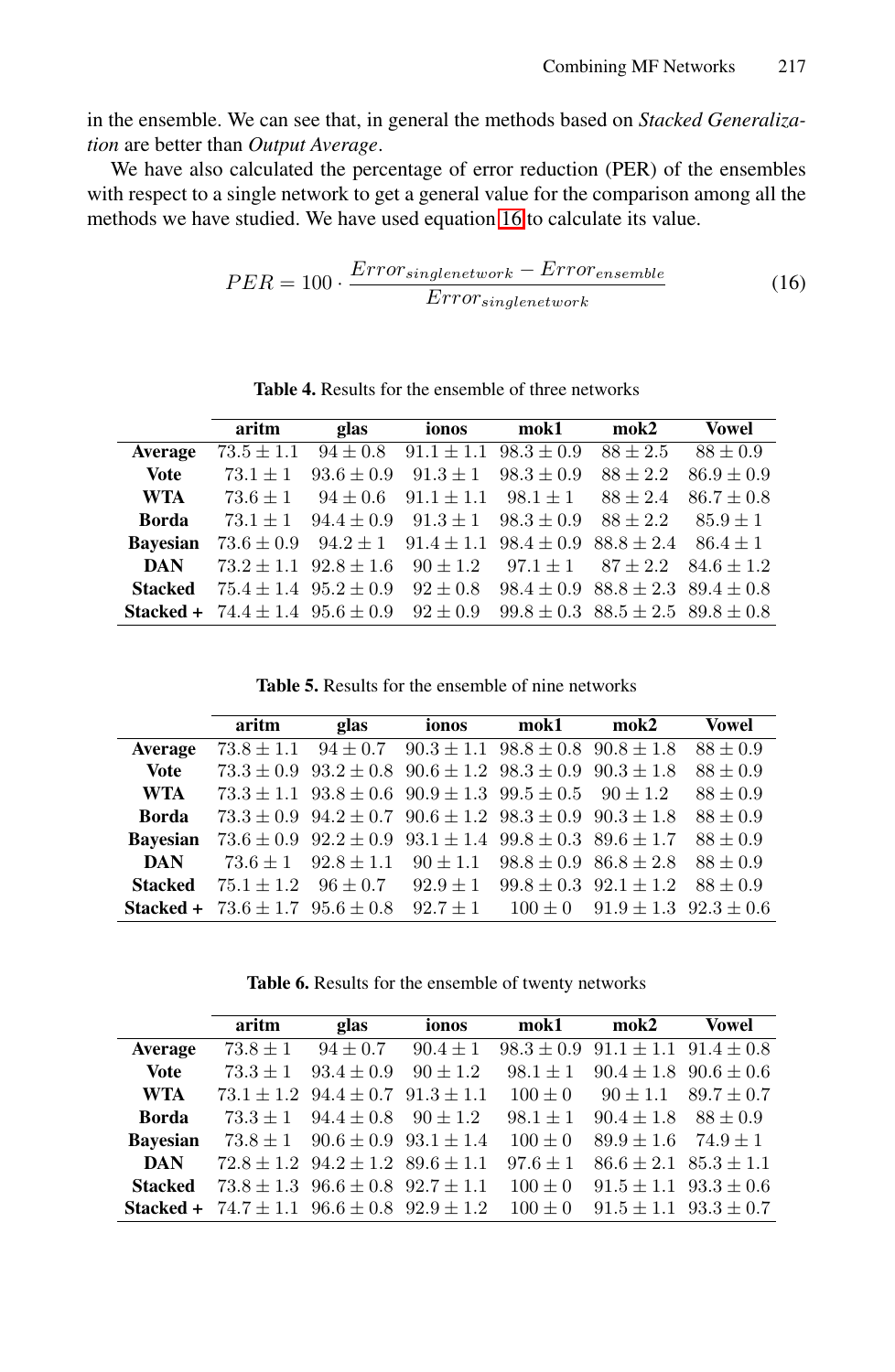#### <span id="page-8-1"></span><span id="page-8-0"></span>218 J. Torres-Sospedra, C. Hernández-Espinosa, and M. Fernández-Redondo

|                 | aritm                                                         | glas | ionos                                                                                   | mok1 mok2 |                                           | Vowel                       |
|-----------------|---------------------------------------------------------------|------|-----------------------------------------------------------------------------------------|-----------|-------------------------------------------|-----------------------------|
| Average         |                                                               |      | $73.8 \pm 1.1$ $94.2 \pm 0.6$ $90.3 \pm 1$ $98.3 \pm 0.9$ $91.1 \pm 1.2$ $92.2 \pm 0.7$ |           |                                           |                             |
| <b>Vote</b>     |                                                               |      | $73.5 \pm 1$ $94 \pm 0.8$ $90.1 \pm 1.2$ $98.3 \pm 0.9$                                 |           | $91 + 1.6$                                | $90.5 \pm 0.7$              |
| <b>WTA</b>      |                                                               |      | $73.1 \pm 1.2$ $93.8 \pm 0.9$ $91.6 \pm 1.1$ $99.6 \pm 0.4$                             |           |                                           | $90 \pm 1.6$ $89.5 \pm 0.7$ |
| <b>Borda</b>    |                                                               |      | $73.5 \pm 1$ $94.4 \pm 0.8$ $90.1 \pm 1.2$ $98.3 \pm 0.9$                               |           |                                           | $91 \pm 1.6$ $88.7 \pm 0.8$ |
| <b>Bavesian</b> |                                                               |      | $74.1 \pm 1.1$ $90.2 \pm 0.9$ $93.4 \pm 1.4$ $100 \pm 0$                                |           | $90.3 \pm 1.5$ 67.7 $\pm 1.3$             |                             |
| <b>DAN</b>      |                                                               |      | $73.2 \pm 1$ $93.2 \pm 0.9$ $89 \pm 1.2$ $98.8 \pm 0.8$ $86.4 \pm 2.8$ $84.3 \pm 1.2$   |           |                                           |                             |
| <b>Stacked</b>  |                                                               |      | $73.9 \pm 1.4$ $95.8 \pm 0.6$ $92.4 \pm 1$                                              | $100 + 0$ | $92.4 \pm 1.2$ $94.2 \pm 0.8$             |                             |
|                 | <b>Stacked +</b> $74.5 \pm 1.3$ $96.6 \pm 0.8$ $92.4 \pm 1.2$ |      |                                                                                         |           | $100 \pm 0$ $91.4 \pm 1.2$ $94.1 \pm 0.7$ |                             |

**Table 7.** Results for the ensemble of forty networks

<span id="page-8-2"></span>**Table 8.** *Stacked Generalization* increase of performance with respect to *Average*

| <b>Database</b> | 3 Nets | 9 Nets | 20 Nets | 40 Nets |
|-----------------|--------|--------|---------|---------|
| aritm           | 1.95   | 1.27   |         | 0.11    |
| glas            | 1.2    |        | 2.6     | $1.6\,$ |
| ionos           | 0.85   | 2.56   | 2.27    | 2.14    |
| mok1            | 0.12   |        | 1.75    | 1.75    |
| $m$ ok $2$      | 0.75   | 1.38   | 0.37    | 1.25    |
| vowel           | 1.41   | 1.36   | 1.92    | 2.02    |

**Table 9.** *Stacked Generalization Plus* increase of performance with respect to *Output Average*

| <b>Database</b> | 3 Nets  | 9 Nets  | 20 Nets | 40 Nets |
|-----------------|---------|---------|---------|---------|
| aritm           | 0.92    | $-0.24$ | 0.91    | 0.68    |
| glas            | 1.6     | 1.6     | 2.6     | 2.4     |
| ionos           | 0.85    | 2.41    | 2.42    | 2.14    |
| mok1            | $1.5\,$ | 1.25    | 1.75    | 1.75    |
| $m$ ok $2$      | 0.5     | 1.13    | 0.37    | 0.25    |
| vowel           | 1.81    | 1.36    | 1.92    | 1.92    |

The PER value ranges from 0%, where there is no improvement by the use of a particular ensemble method with respect to a single network, to 100%. A negative value means that the performance of the ensemble is worse.

Furthermore, we have calculated the increase of performance with respect to *Single Network* (Table 10) and the mean PER (Table 11) across all databases for each method to get a global measurement.

According to these global measurement *Stacked Generalization* methods are the best performing methods. The highest difference between *Stacked Generalizacion* and *Output Average* is in the 40-network ensemble where the mean *PER* increase is 9.54%. Although, *Stacked Generalization Plus* is slitghly better than *Stacked Generalization* there are some cases where the second method is better.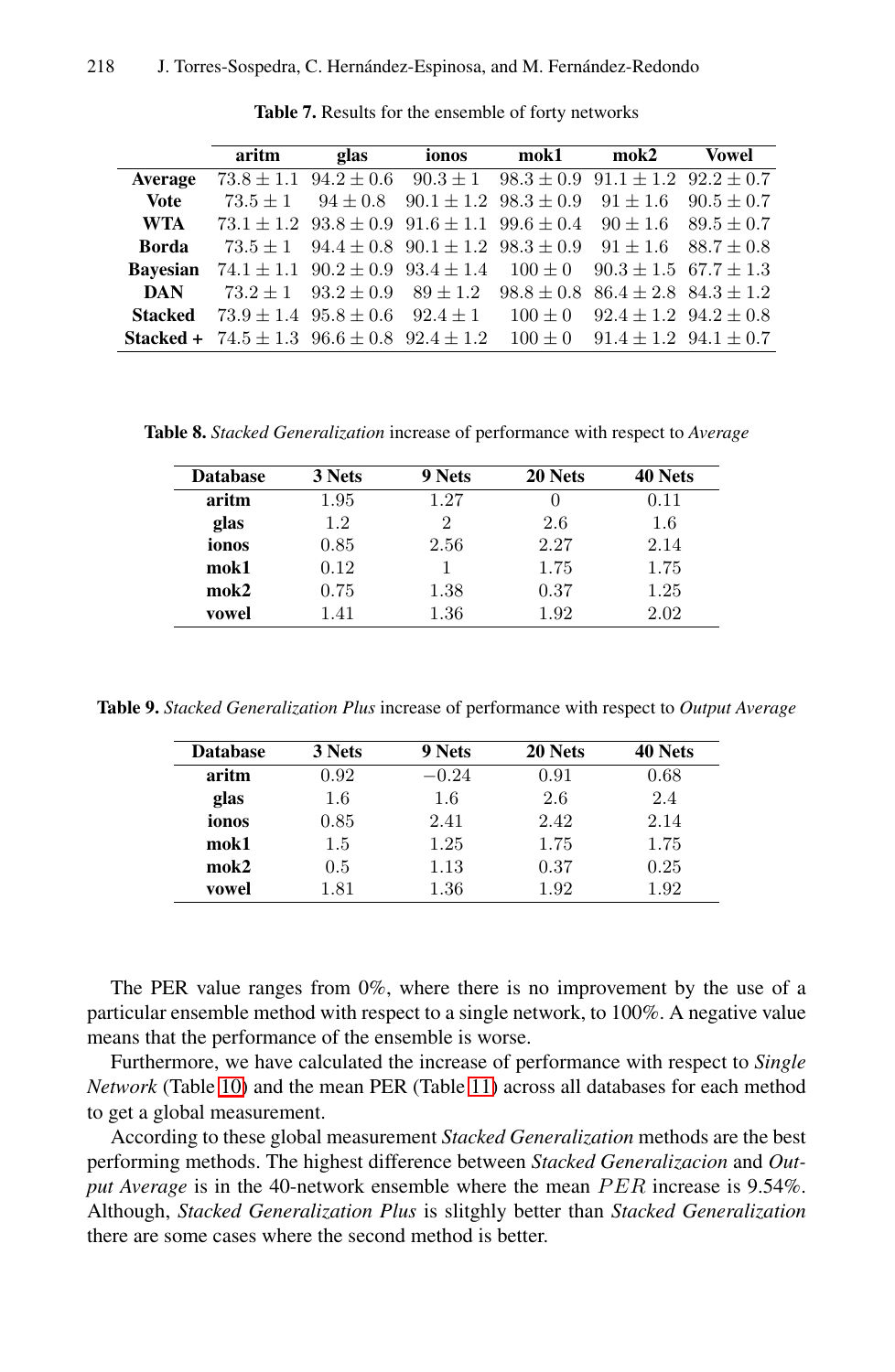| <b>Method</b>       | 3 Nets                   | 9 Nets | 20 Nets       | 40 Nets |
|---------------------|--------------------------|--------|---------------|---------|
| <b>Average</b>      | 11.2                     | 12.15  | 12.23         | 12.38   |
| Vote                | 10.91                    | 11.6   | 11.7          | 11.95   |
| <b>WTA</b>          | 10.98                    | 12.03  | 12.14         | 11.99   |
| <b>Borda</b>        | 10.88                    | 11.42  | 11.44         | 11.72   |
| <b>Bayesian</b>     | 11.18                    | 10.85  | 9.45          | 8.35    |
| <b>DAN</b>          | 9.85                     | 10.34  | 10.07         | 9.88    |
| <b>Stacked</b>      | 12.25                    | 13.75  | 13.72         | 13.86   |
| <b>Stacked Plus</b> | $\frac{12.4}{\text{ean}$ | 13.41  | reduction acr | 3.9     |
| Method              | 3 Nets                   | 9 Nets | 20 Nets       | 40 Nets |
| <b>Average</b>      | 49.17                    | 49.66  | 50.16         | 50.94   |
| Vote                | 46.94                    | 47.18  | 47.55         | 48.57   |

**WTA** 48*.*41 49*.*43 50*.*05 49*.*52 **Borda** 45*.*68 45*.*87 45*.*73 47*.*05 **Bayesian** 38*.*19 43*.*61 35*.*21 28*.*52 **DAN** 39*.*35 41*.*05 39*.*65 38*.*09 **Stacked** 56*.*78 58*.*3 58*.*56 58*.*98 **Stcaked+** 56*.*91 56*.*8 59*.*4 59*.*4

<span id="page-9-0"></span>**Table 10.** Mean increase of performance across all databases with respect to Single Network

## **4 Conclusions**

In the present paper we have analysed six classical combination methods and we have proposed two methods based on *Stacked Generalization*. We have used ensembles of 3, 9, 20 and 40 networks previously trained with *Simple Ensemble* on six databases from the *UCI Repository* to cover a wide spectrum of the number of networks in the classification system.

The results showed that the improvement by the use of *Stacked Generalization* depends on the database. Moreover, we have calculated the mean increase of performance and the mean percentage of error reduction across all databases with respect to a *Single Network* in order to get global measurements to compare the combination methods we have studied. According to the results of these global measurements *Stacked Generalization* methods perform better than the classical combination methods studied in this paper. In general, *Stacked Generalization* is the best performing combination method for ensembles of 9 networks and *Stacked Generalization Plus* is the best performing combination method for ensembles of 3, 20 and 40 networks.

We can conclude that the use of a *Combination Network* in the module combination of an ensemble increases the generalization capability of the ensemble.

## **Acknowlegments**

This research was supported by project *P1*·*1B2004-03* of Universitat Jaume I - Bancaja in Castellón de la Plana, Spain.